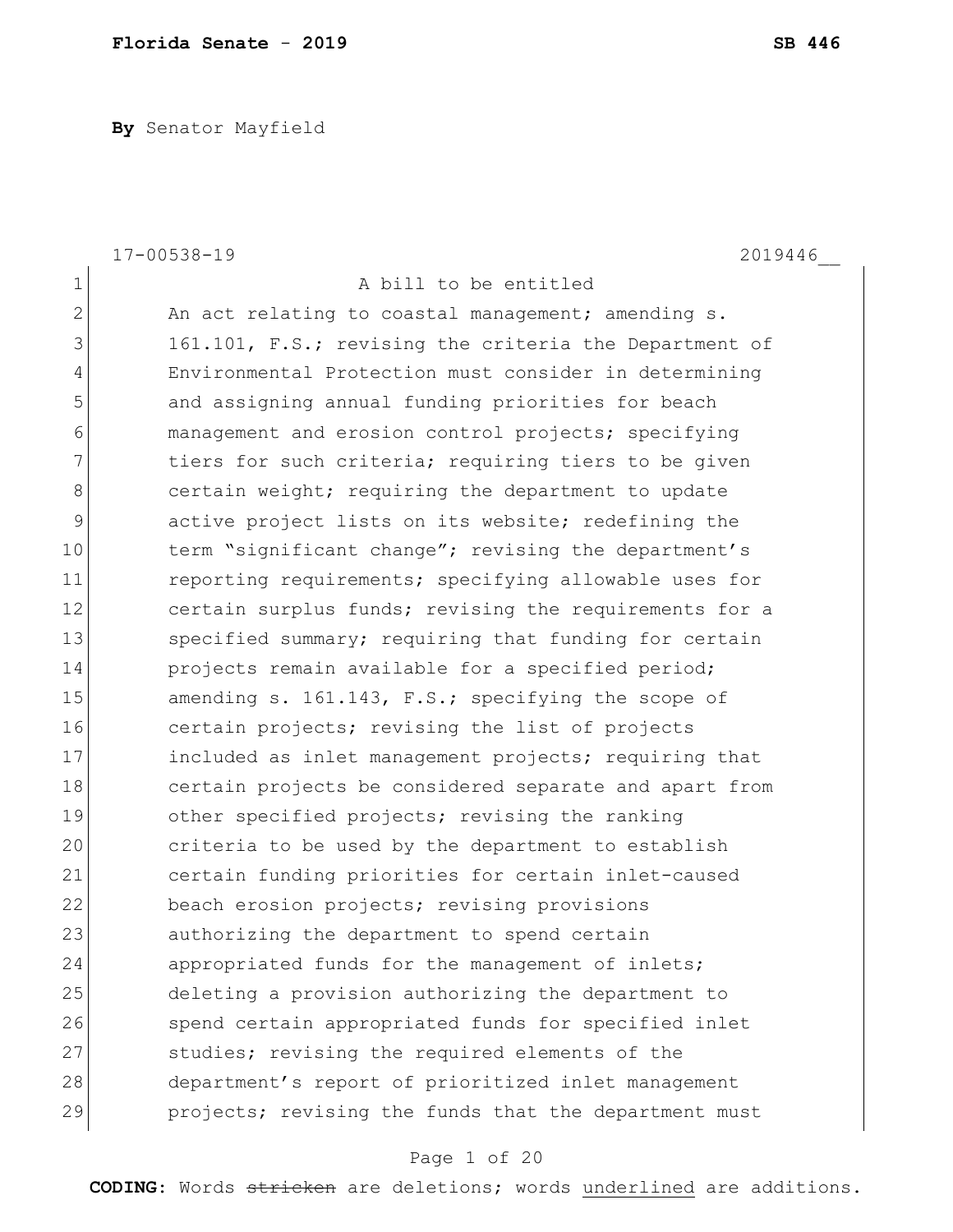|    | $17 - 00538 - 19$<br>2019446                              |
|----|-----------------------------------------------------------|
| 30 | make available to certain inlet management projects;      |
| 31 | requiring the department to include specified             |
| 32 | activities on the inlet management project list;          |
| 33 | deleting provisions requiring the department to make      |
| 34 | available funding for specified projects; deleting a      |
| 35 | requirement that the Legislature designate a project      |
| 36 | as an Inlet of the Year; requiring the department to      |
| 37 | update and maintain a report regarding the progress of    |
| 38 | certain inlet management projects; deleting certain       |
| 39 | temporary provisions relating to specified                |
| 40 | appropriations; revising the requirements for the         |
| 41 | report; amending s. 161.161, F.S.; revising               |
| 42 | requirements for the comprehensive long-term              |
| 43 | management plan; requiring the plan to include a          |
| 44 | strategic beach management plan, a critically eroded      |
| 45 | beaches report, and a statewide long-range budget         |
| 46 | plan; providing for the development and maintenance of    |
| 47 | such plans; deleting a requirement that the department    |
| 48 | submit a certain beach management plan on a certain       |
| 49 | date each year; requiring the department to hold a        |
| 50 | public meeting before finalization of the strategic       |
| 51 | beach management plan; requiring the department to        |
| 52 | submit a 3-year work plan and a related forecast for      |
| 53 | the availability of funding to the Legislature;           |
| 54 | providing effective dates.                                |
| 55 |                                                           |
| 56 | Be It Enacted by the Legislature of the State of Florida: |
| 57 |                                                           |
| 58 | Section 1. Effective July 1, 2020, subsection (14) of     |
|    |                                                           |

#### Page 2 of 20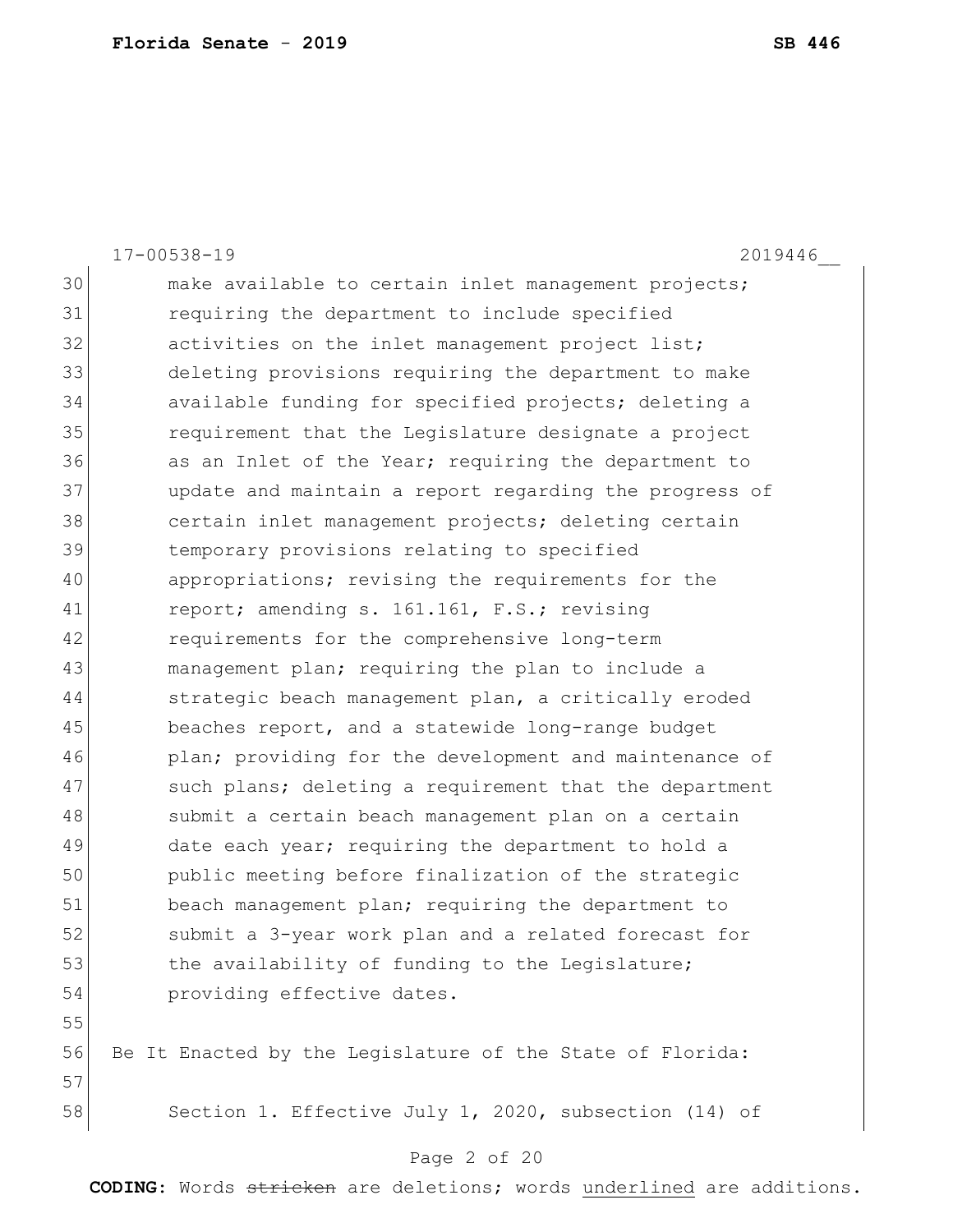17-00538-19 2019446\_\_ 59 section 161.101, Florida Statutes, is amended to read: 60 161.101 State and local participation in authorized 61 projects and studies relating to beach management and erosion  $62$  control.-63 (14) The intent of the Legislature in preserving and 64 protecting Florida's sandy beaches pursuant to this act is to 65 direct beach erosion control appropriations to the state's most 66 severely eroded beaches, and to prevent further adverse impact 67 caused by improved, modified, or altered inlets, coastal 68 armoring, or existing upland development. In establishing annual 69 project funding priorities, the department shall seek formal 70 input from local coastal governments, beach and general 71 government interest groups, and university experts. The 72 department shall adopt by rule a scoring system to determine 73 annual project funding priorities. The scoring system must 74 consist of the following criteria equally weighted within the 75 following specified tiers eriteria to be considered by the 76 department in determining annual funding priorities shall  $77$   $\frac{incluster}{}$ : 78 (a) Tier 1 must account for 20 percent of the total score 79 and consist of the tourism-related return on investment and the 80 economic impact of the project. The return on investment of the 81 project is the ratio of the tourism-related tax revenues for the 82 most recent year to the amount of state funding requested for 83 | the proposed project. The economic impact of the project is the

84 ratio of the tourism-related tax revenues for the most recent 85 year to all county tax revenues for the most recent year. The

86 department must calculate these ratios using state sales tax and

87 tourism development tax data of the county having jurisdiction

#### Page 3 of 20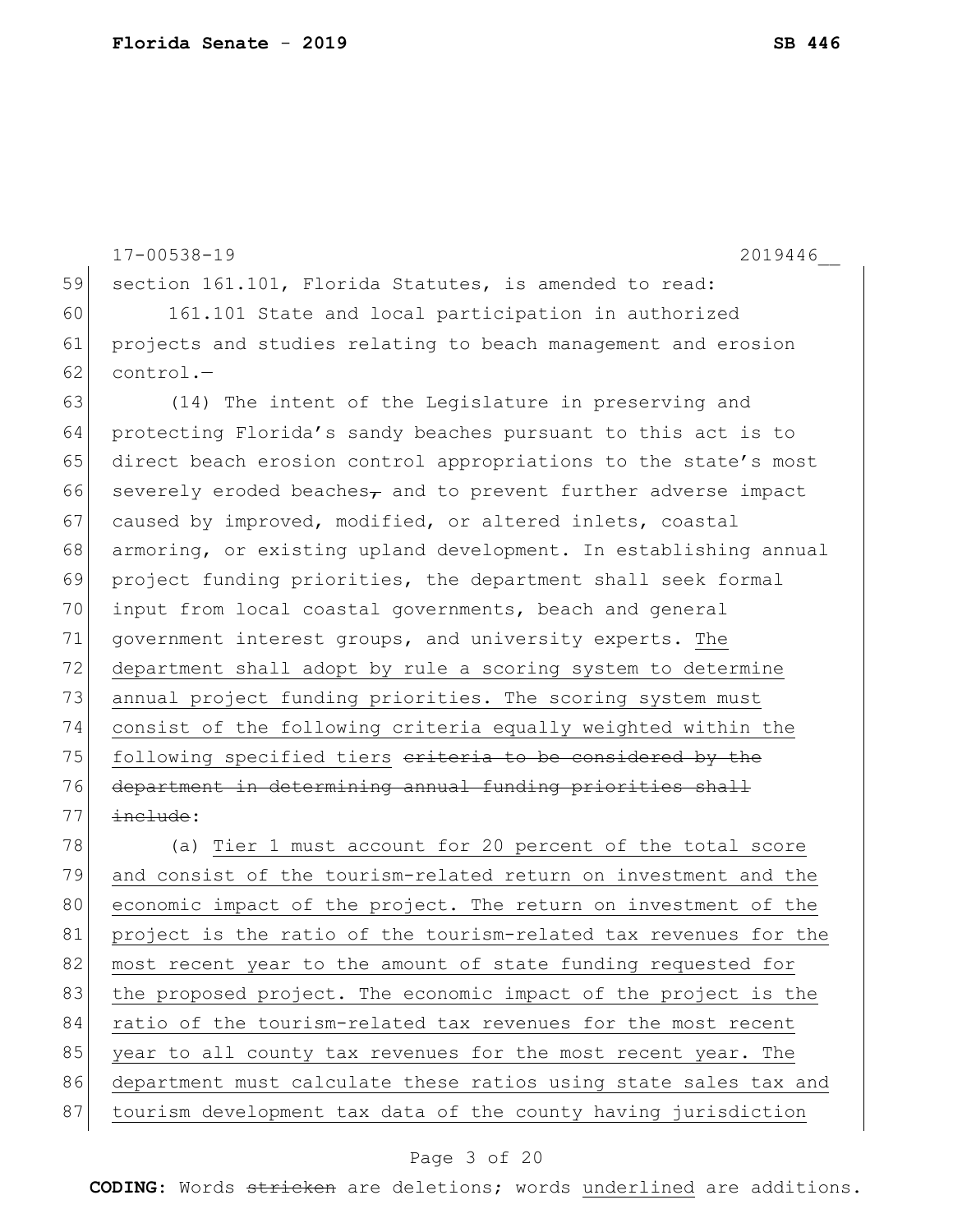|     | $17 - 00538 - 19$<br>2019446                                    |
|-----|-----------------------------------------------------------------|
| 88  | over the project area. If multiple counties have jurisdiction   |
| 89  | over the project area, the department must assess each county   |
| 90  | individually using these ratios. The department shall calculate |
| 91  | the mean average of these ratios to determine the final overall |
| 92  | assessment for the multicounty project the severity of erosion  |
| 93  | conditions, the threat to existing upland development, and      |
| 94  | recreational and/or economic benefits.                          |
| 95  | (b) Tier 2 must account for 45 percent of the total score       |
| 96  | and consist of all of the following criteria:                   |
| 97  | 1. The availability of federal matching dollars,                |
| 98  | considering federal authorization, the federal cost-share       |
| 99  | percentage, and the status of the funding award.                |
| 100 | 2. The storm damage reduction benefits of the project based     |
| 101 | on the following considerations:                                |
| 102 | a. The current conditions of the project area, including        |
| 103 | any recent storm damage impact, as a percentage of volume of    |
| 104 | sand lost since the most recent beach nourishment event or most |
| 105 | recent beach surveys. If the project area has not been          |
| 106 | previously restored, the department must use the historical     |
| 107 | background erosion rate;                                        |
| 108 | b. The overall potential threat to existing upland              |
| 109 | development, including public and private structures and        |
| 110 | infrastructure, based on the percentage of vulnerable shoreline |
| 111 | within the project boundaries; and                              |
| 112 | c. The value of upland property benefiting from the             |
| 113 | protection provided by the project and its subsequent           |
| 114 | maintenance. A property must be within one-quarter mile of the  |
| 115 | project boundaries to be considered under the criterion         |
| 116 | specified in this sub-subparagraph.                             |
|     |                                                                 |

# Page 4 of 20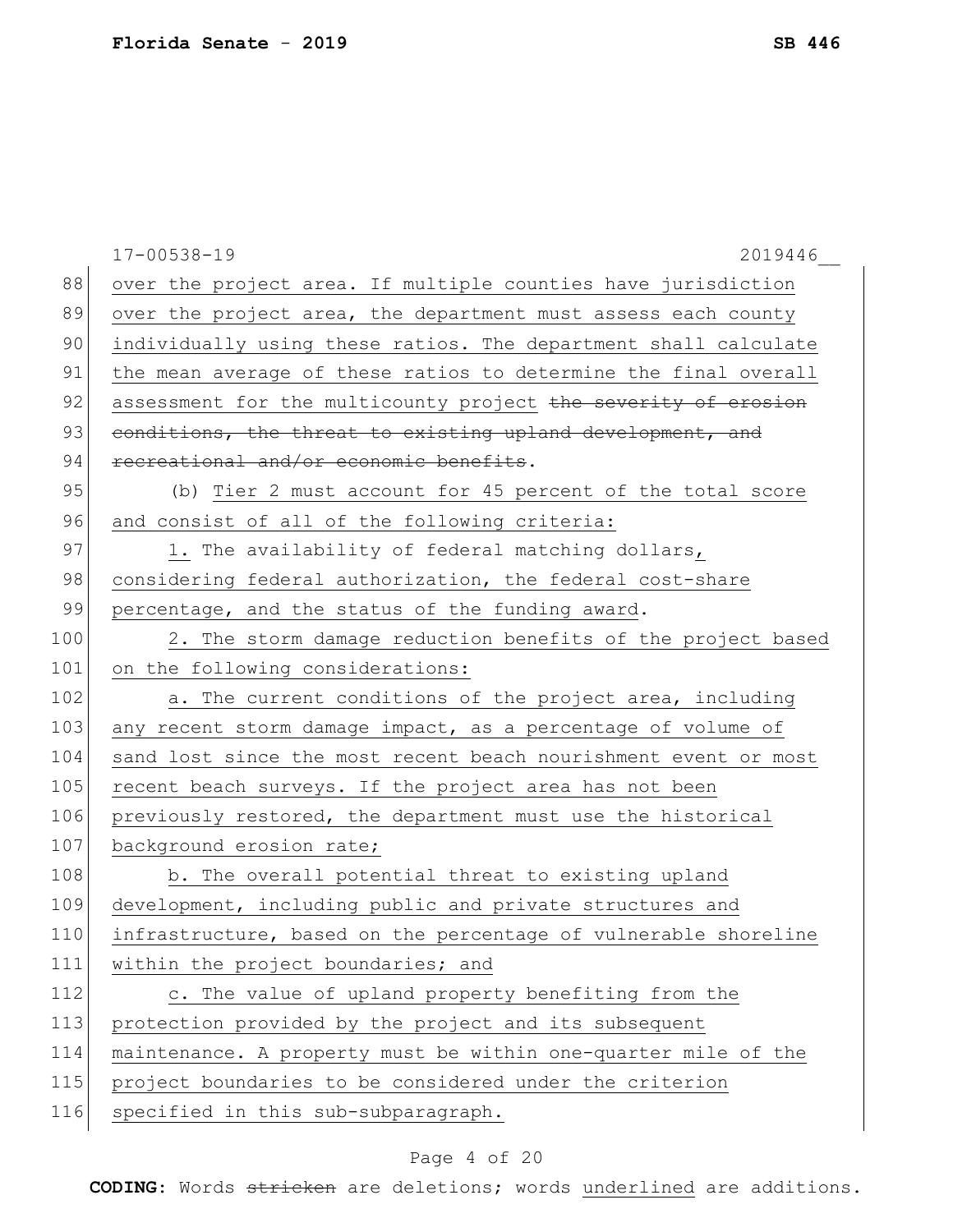|     | $17 - 00538 - 19$<br>2019446                                     |
|-----|------------------------------------------------------------------|
| 117 | 3. The cost-effectiveness of the project based on the            |
| 118 | yearly cost per volume per mile of proposed beach fill           |
| 119 | placement. The department shall also consider the following when |
| 120 | assessing cost-effectiveness pursuant to this subparagraph:      |
| 121 | a. The existence of projects with proposed structural or         |
| 122 | design components to extend the beach nourishment interval;      |
| 123 | b. Existing beach nourishment projects that reduce upland        |
| 124 | storm damage costs by incorporating new or enhanced dune         |
| 125 | structures or new or existing dune restoration and revegetation  |
| 126 | projects;                                                        |
| 127 | c. Proposed innovative technologies designed to reduce           |
| 128 | project costs; and                                               |
| 129 | d. Regional sediment management strategies and coordination      |
| 130 | to conserve sand source resources and reduce project costs.      |
| 131 | (c) Tier 3 must account for 20 percent of the total score        |
| 132 | and consist of all of the following criteria: The extent of      |
| 133 | local government sponsor financial and administrative commitment |
| 134 | to the project, including a long-term financial plan with a      |
| 135 | designated funding source or sources for initial construction    |
| 136 | and periodic maintenance.                                        |
| 137 | 1. (d) Previous state commitment and involvement in the          |
| 138 | project, considering previously funded phases, the total amount  |
| 139 | of previous state funding, and previous partial appropriations   |
| 140 | for the proposed project.                                        |
| 141 | 2. The recreational benefits of the project based on:            |
| 142 | a. The accessible beach area added by the project; and           |
| 143 | b. The percentage of linear footage within the project           |
| 144 | boundaries which is zoned:                                       |
| 145 | (I) As recreational or open space;                               |

# Page 5 of 20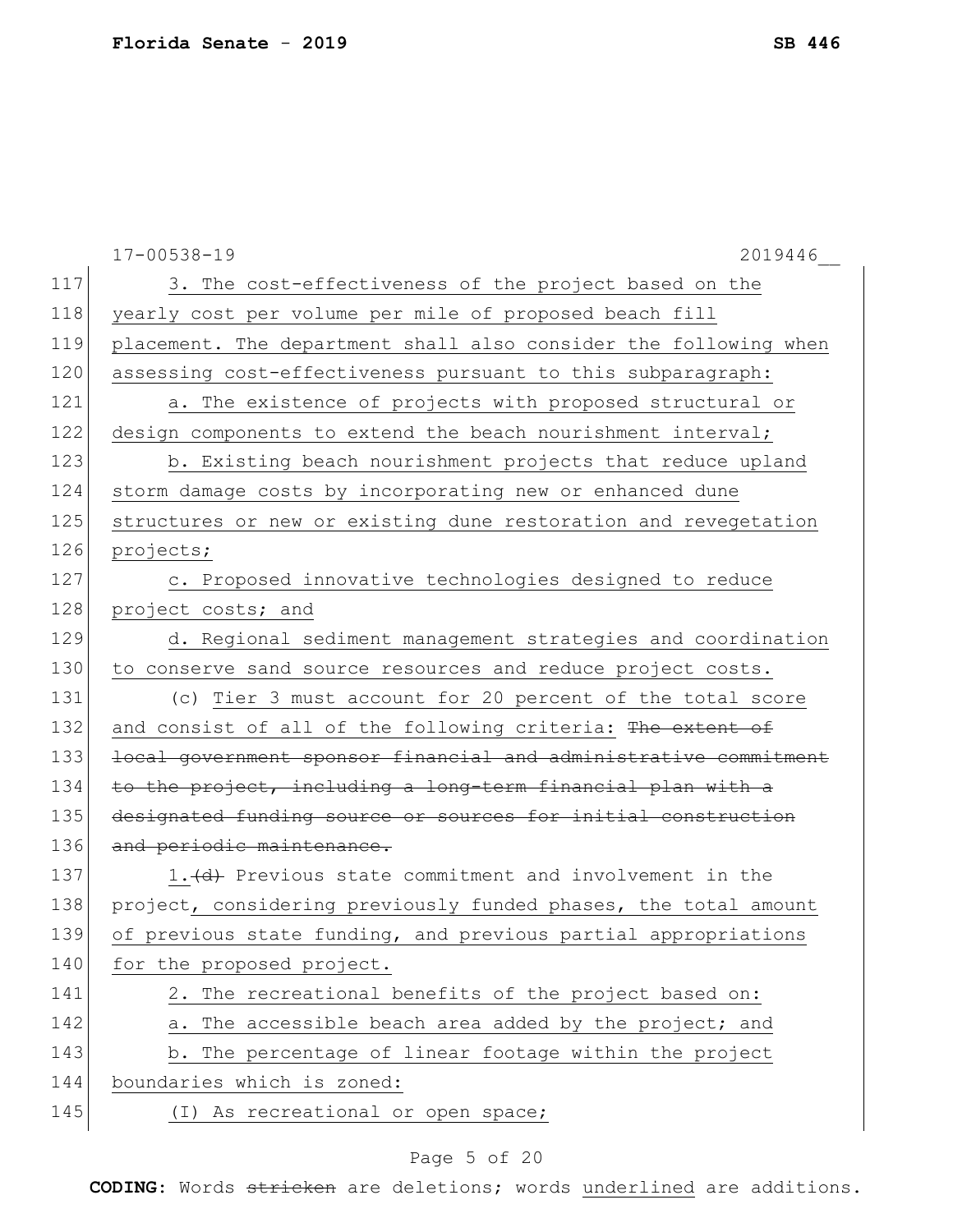|     | $17 - 00538 - 19$<br>2019446                                                       |
|-----|------------------------------------------------------------------------------------|
| 146 | (II) For commercial use; or                                                        |
| 147 | (III) To otherwise allow for public lodging establishments.                        |
| 148 | (e) The anticipated physical performance of the proposed                           |
| 149 | project, including the frequency of periodic planned                               |
| 150 | nourishment.                                                                       |
| 151 | $3. \leftarrow \leftarrow$ The extent to which the proposed project mitigates      |
| 152 | the adverse impact of improved, modified, or altered inlets on                     |
| 153 | adjacent beaches.                                                                  |
| 154 | (g) Innovative, cost-effective, and environmentally                                |
| 155 | sensitive applications to reduce erosion.                                          |
| 156 | (h) Projects that provide enhanced habitat within or                               |
| 157 | adjacent to designated refuges of nesting sea turtles.                             |
| 158 | (i) The extent to which local or regional sponsors of beach                        |
| 159 | erosion control projects agree to coordinate the planning,                         |
| 160 | design, and construction of their projects to take advantage of                    |
| 161 | identifiable cost savings.                                                         |
| 162 | $4.\left(\frac{1}{1}\right)$ The degree to which the project addresses the state's |
| 163 | most significant beach erosion problems as a function of the                       |
| 164 | linear footage of the project shoreline and the cubic yards of                     |
| 165 | sand placed per mile per year.                                                     |
| 166 | (d) Tier 4 must account for 15 percent of the total score                          |
| 167 | and consist of all of the following criteria:                                      |
| 168 | 1. Increased prioritization of projects that have been on                          |
| 169 | the department's ranked project list for successive years and                      |
| 170 | that have not previously secured state funding for project                         |
| 171 | implementation.                                                                    |
| 172 | 2. Environmental habitat enhancement, recognizing state or                         |
| 173 | federal critical habitat areas for threatened or endangered                        |
| 174 | species which may be subject to extensive shoreline armoring, or                   |
|     |                                                                                    |

# Page 6 of 20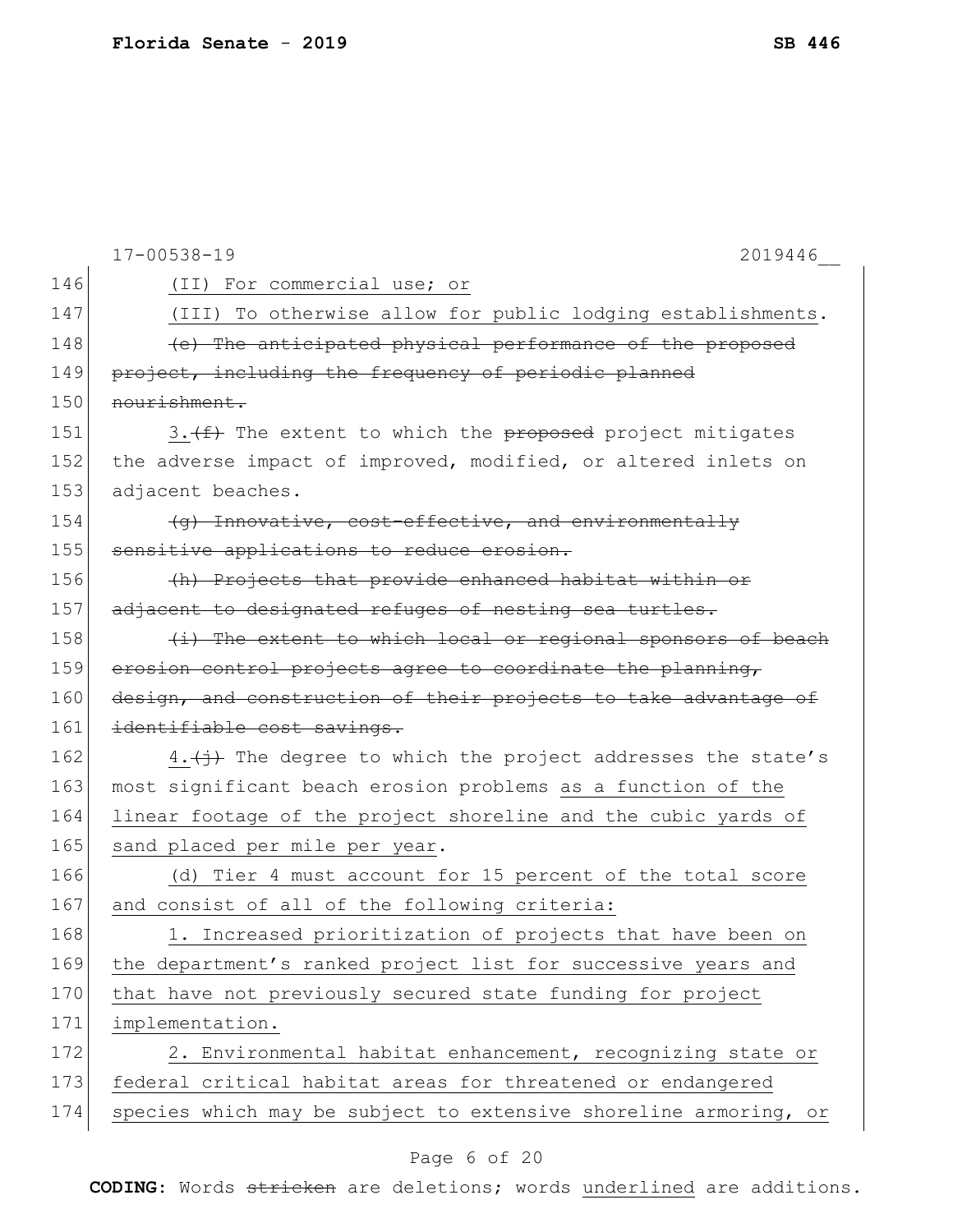|     | $17 - 00538 - 19$<br>2019446                                         |
|-----|----------------------------------------------------------------------|
| 175 | recognizing areas where extensive shoreline armoring threatens       |
| 176 | the availability or quality of habitat for such species. Turtle-     |
| 177 | friendly designs, dune and vegetation projects for areas with        |
| 178 | redesigned or reduced fill templates, proposed incorporation of      |
| 179 | best management practices and adaptive management strategies to      |
| 180 | protect resources, and innovative technologies designed to           |
| 181 | benefit critical habitat preservation may also be considered.        |
| 182 | 3. The overall readiness of the project to proceed in a              |
| 183 | timely manner, considering the project's readiness for the           |
| 184 | construction phase of development, the status of required            |
| 185 | permits, the status of any needed easement acquisition, the          |
| 186 | availability of local funding sources, and the establishment of      |
| 187 | an erosion control line. If the department identifies specific       |
| 188 | reasonable and documented concerns that the project will not         |
| 189 | proceed in a timely manner, the department may choose not to         |
| 190 | include the project in the annual funding priorities submitted       |
| 191 | to the Legislature.                                                  |
| 192 |                                                                      |
| 193 | If In the event that more than one project qualifies equally         |
| 194 | under the provisions of this subsection, the department shall        |
| 195 | assign funding priority to those projects shown to be most that      |
| 196 | are ready to proceed.                                                |
| 197 | Section 2. Subsection (20) of section 161.101, Florida               |
| 198 | Statutes, is amended to read:                                        |
| 199 | 161.101 State and local participation in authorized                  |
| 200 | projects and studies relating to beach management and erosion        |
| 201 | $control. -$                                                         |
| 202 | (20) The department shall maintain active project lists,             |
| 203 | updated at least quarterly, <i>listings</i> on its website by fiscal |

# Page 7 of 20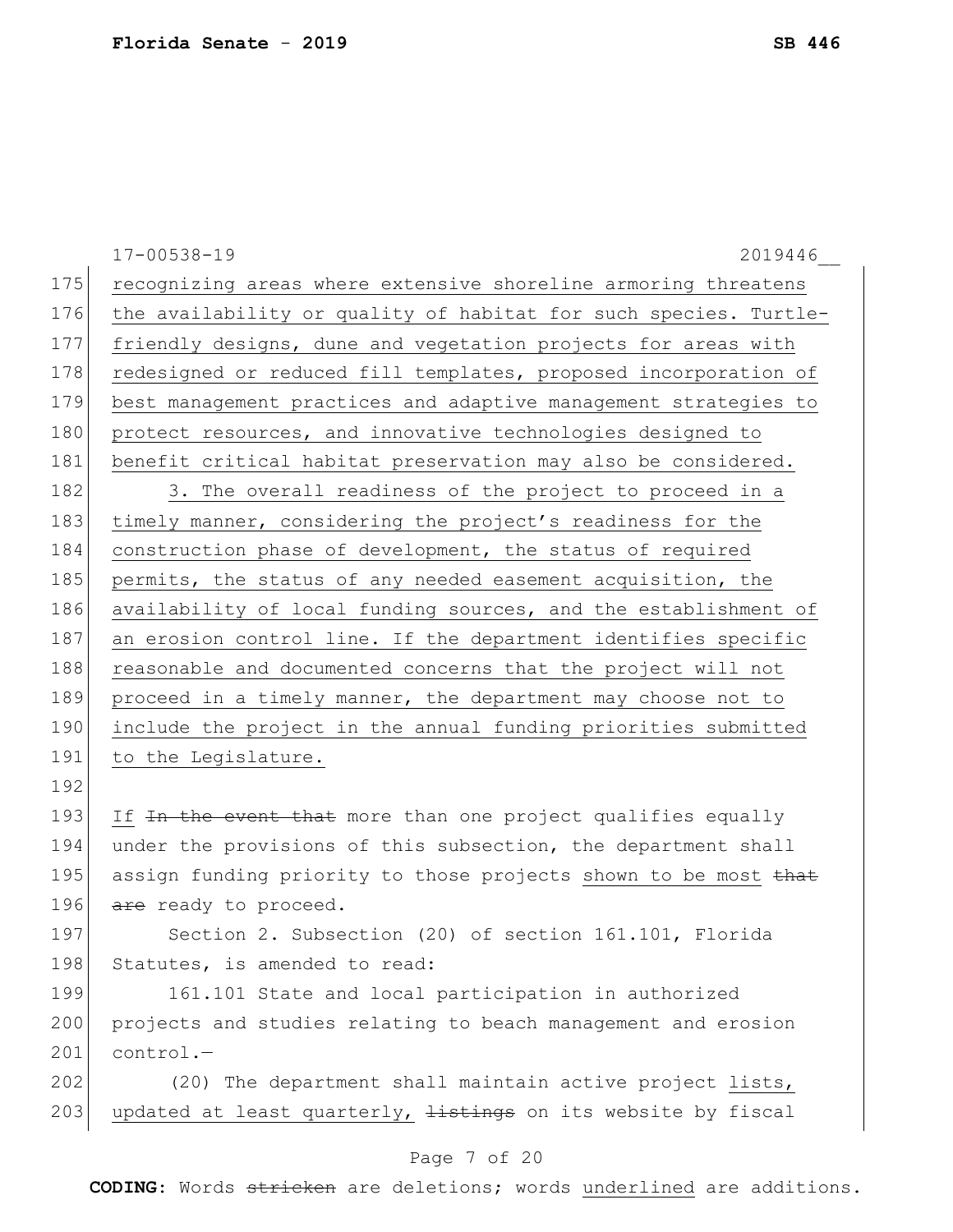```
17-00538-19 2019446__
204 year in order to provide transparency regarding those projects
205 receiving funding and the funding amounts<sub>\tau</sub> and to facilitate
206 legislative reporting and oversight. In consideration of this
207 intent:
208 (a) The department shall notify the Executive Office of the
209 Governor and the Legislature regarding any significant changes 
210 in the funding levels of a given project as initially requested 
211 in the department's budget submission and subsequently included 
212 in approved annual funding allocations. The term "significant 
213 change" means a project-specific change or cumulative changes 
214 that exceed the project's original allocation by $500,000 or 
215 that exceed those changes exceeding 25 percent of the a216 project's original allocation.
217 1. Except as provided in subparagraph 2., if there is
218 surplus funding, the department must provide a notification and
219 supporting justification shall be provided to the Executive
220 Office of the Governor and the Legislature to indicate whether
221 surplus additional dollars are intended to be used for inlet
222 management projects pursuant to s. 161.143 or for beach 
223 restoration and beach nourishment projects, offered for
224 reversion as part of the next appropriations process, or used
225 for other specified priority projects on active project lists.
226 2. For surplus funds for projects that do not have a
227 significant change, the department may use such funds for the 
228 same purposes identified in subparagraph 1. The department must
229 post the uses of such funds on the project listing web page of
230 its website. No other notice or supporting justification is
231 required before the use of surplus funds for a project that does
232 not have a significant change.
```
#### Page 8 of 20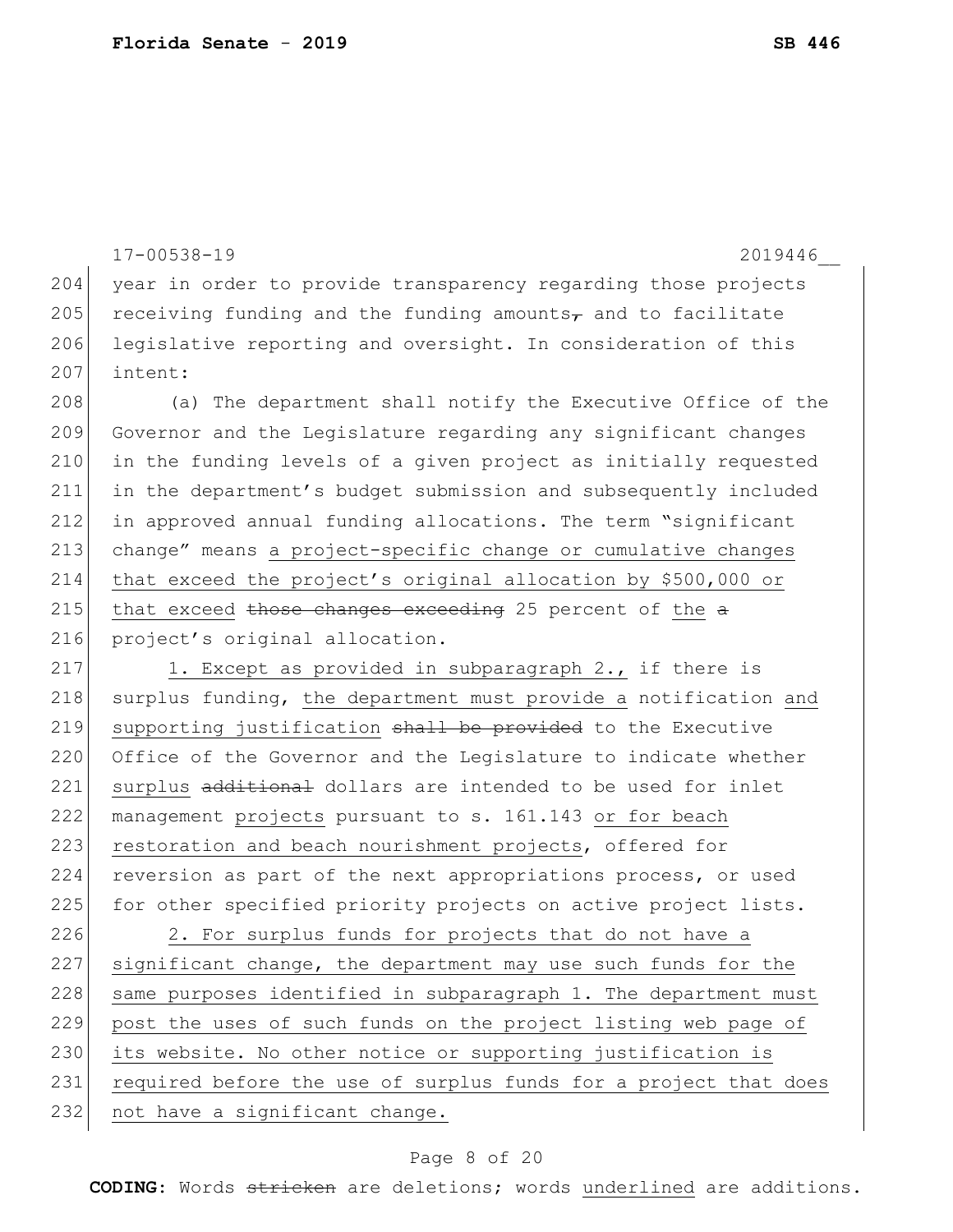|     | $17 - 00538 - 19$<br>2019446                                     |
|-----|------------------------------------------------------------------|
| 233 | (b) The department shall prepare a summary of specific           |
| 234 | project activities for the current fiscal year, their funding    |
| 235 | status, and changes to annual project lists for the current and  |
| 236 | preceding fiscal year. shall be prepared by The department shall |
| 237 | include the summary and included with the department's           |
| 238 | submission of its annual legislative budget request.             |
| 239 | (c) Funding for specific projects on annual project lists        |
| 240 | approved by the Legislature must remain available for such       |
| 241 | projects for 18 months. A local project sponsor may at any time  |
| 242 | release, in whole or in part, appropriated project dollars by    |
| 243 | formal notification to the department. The department, which     |
| 244 | shall notify the Executive Office of the Governor and the        |
| 245 | Legislature of such release and. Notification must indicate in   |
| 246 | the notification how the project dollars are recommended         |
| 247 | intended to be used after such release.                          |
| 248 | Section 3. Subsections (2) through (5) of section 161.143,       |
| 249 | Florida Statutes, are amended to read:                           |
| 250 | 161.143 Inlet management; planning, prioritizing, funding,       |
| 251 | approving, and implementing projects.-                           |
| 252 | (2) The department shall establish annual funding                |
| 253 | priorities for studies, activities, or other projects concerning |
| 254 | inlet management. Such inlet management projects constitute the  |
| 255 | intended scope of this section and s. 161.142 and consist of     |
| 256 | include, but are not limited to, inlet sand bypassing,           |
| 257 | improvement of infrastructure to facilitate sand bypassing,      |
| 258 | modifications to channel dredging, jetty redesign, jetty repair, |
| 259 | disposal of spoil material, and the development, revision,       |
| 260 | adoption, or implementation of an inlet management plan.         |
| 261 | Projects considered for funding pursuant to this section must be |
|     |                                                                  |

# Page 9 of 20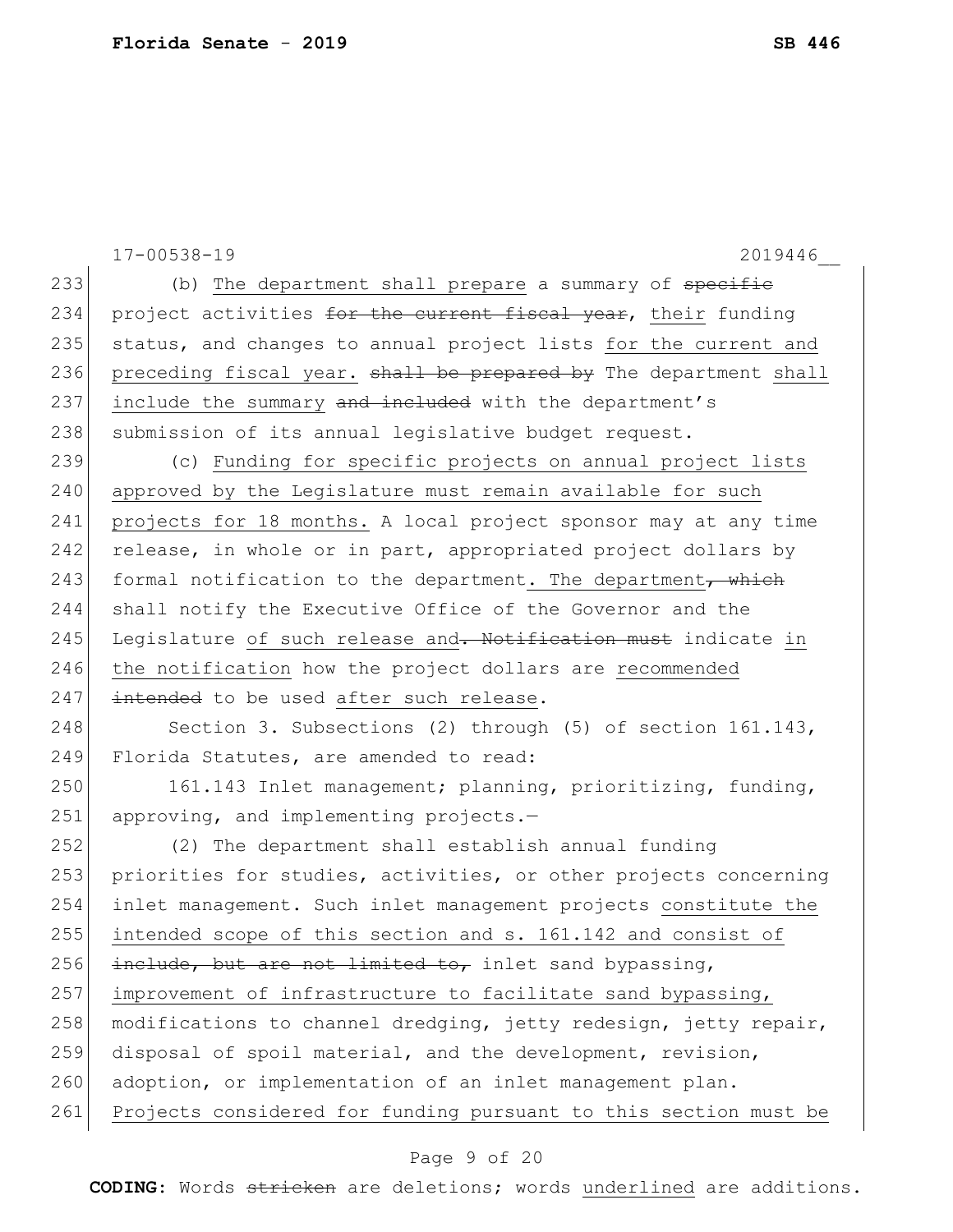|     | $17 - 00538 - 19$<br>2019446                                       |
|-----|--------------------------------------------------------------------|
| 262 | considered separate and apart from projects reviewed and           |
| 263 | prioritized in s. 161.101(14). The funding priorities              |
| 264 | established by the department under this section must be           |
| 265 | consistent with the requirements and legislative declaration in    |
| 266 | ss. 161.101(14), 161.142, and 161.161(1)(b). In establishing       |
| 267 | funding priorities under this subsection and before transmitting   |
| 268 | the annual inlet project list to the Legislature under             |
| 269 | subsection (4) $(5)$ , the department shall seek formal input from |
| 270 | local coastal governments, beach and general government            |
| 271 | associations and other coastal interest groups, and university     |
| 272 | experts concerning annual funding priorities for inlet             |
| 273 | management projects. In order to maximize the benefits of          |
| 274 | efforts to address the inlet-caused beach erosion problems of      |
| 275 | this state, the ranking criteria used by the department to         |
| 276 | establish funding priorities for studies, activities, or other     |
| 277 | projects concerning inlet management must include equal            |
| 278 | consideration of:                                                  |
| 279 | (a) An estimate of the annual quantity of beach-quality            |
| 280 | sand reaching the updrift boundary of the improved jetty or        |
| 281 | inlet channel.                                                     |
| 282 | (b) The severity of the erosion to the adjacent beaches            |
| 283 | caused by the inlet and the extent to which the proposed project   |
| 284 | mitigates the erosive effects of the inlet.                        |
| 285 | (c) The overall significance and anticipated success of the        |
| 286 | proposed project in mitigating the erosive effects of the inlet,   |
| 287 | balancing the sediment budget of the inlet and adjacent beaches,   |
| 288 | and addressing the sand deficit along the inlet-affected           |
| 289 | shorelines.                                                        |

290 (d) The extent to which existing bypassing activities at an

# Page 10 of 20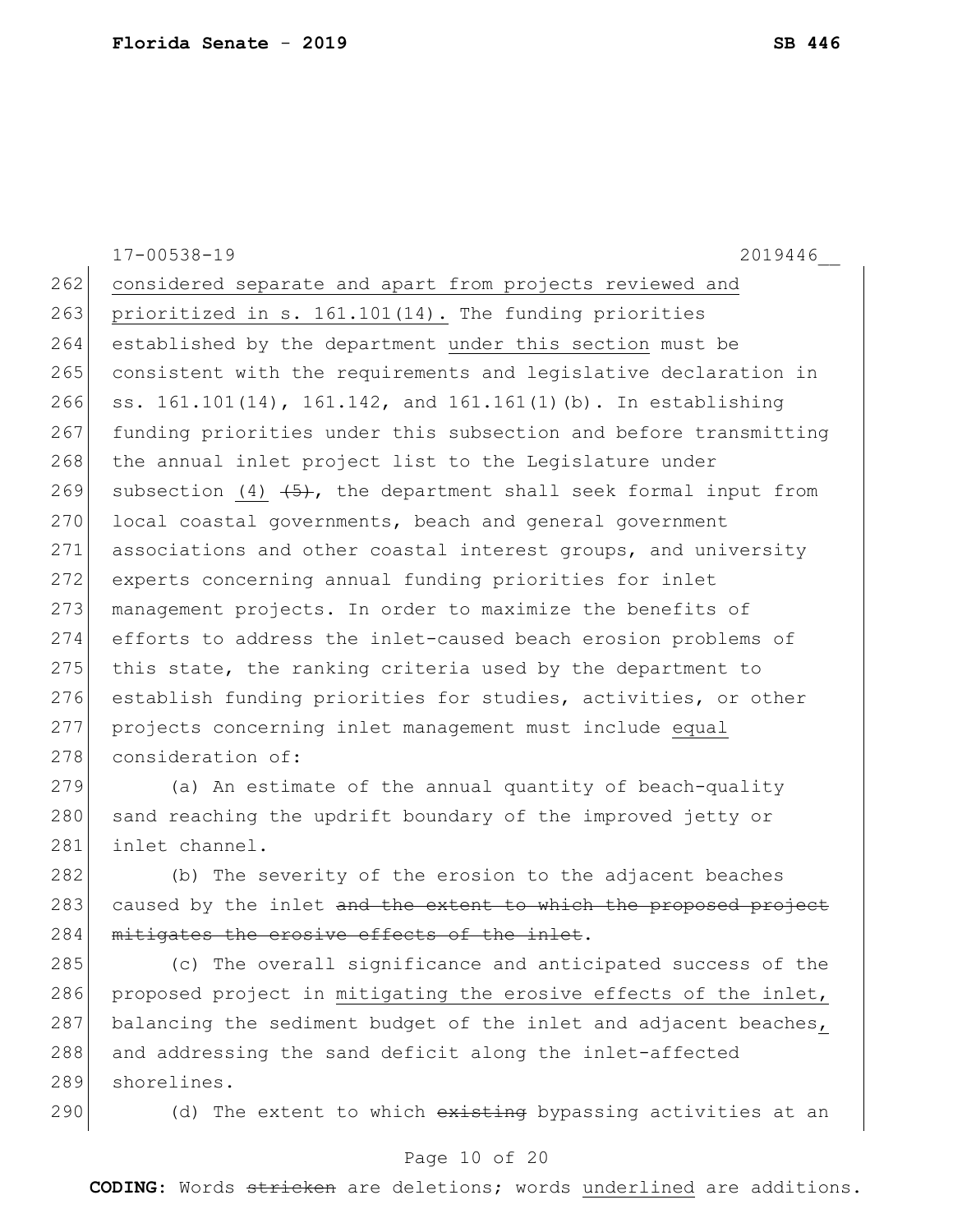|     | $17 - 00538 - 19$<br>2019446                                     |
|-----|------------------------------------------------------------------|
| 291 | inlet would benefit from modest, cost-effective improvements     |
| 292 | when considering the volumetric increases from the proposed      |
| 293 | project, the availability of beach-quality sand currently not    |
| 294 | being bypassed to adjacent eroding beaches, and the ease with    |
| 295 | which such beach-quality sand may be obtained.                   |
| 296 | (e) The cost-effectiveness of sand made available by a           |
| 297 | proposed inlet management project or activity relative to other  |
| 298 | sand source opportunities that would be used to address inlet-   |
| 299 | caused beach erosion The interest and commitment of local        |
| 300 | governments as demonstrated by their willingness to coordinate   |
| 301 | the planning, design, construction, and maintenance of an inlet  |
| 302 | management project and their financial plan for funding the      |
| 303 | local cost share for initial construction, ongoing sand          |
| 304 | bypassing, channel dredging, and maintenance.                    |
| 305 | (f) The existence of a proposed or recently updated The          |
| 306 | previous completion or approval of a state-sponsored inlet       |
| 307 | management plan or a local-government-sponsored inlet study      |
| 308 | addressing concerning the inlet addressed by the proposed        |
| 309 | project, the ease of updating and revising any such plan or      |
| 310 | study, and the adequacy and specificity of the plan's or study's |
| 311 | recommendations concerning the mitigation of an inlet's erosive  |
| 312 | effects on adjacent beaches.                                     |
| 313 | (a) The degree to which the proposed project will ephance        |

 (g) The degree to which the proposed project will enhance the performance and longevity of proximate beach nourishment 315 projects, thereby reducing the frequency of such periodic nourishment projects.

 (h) The project-ranking criteria in s. 161.101(14) to the 318 extent such criteria are applicable to inlet management studies, projects, and activities and are distinct from, and not

#### Page 11 of 20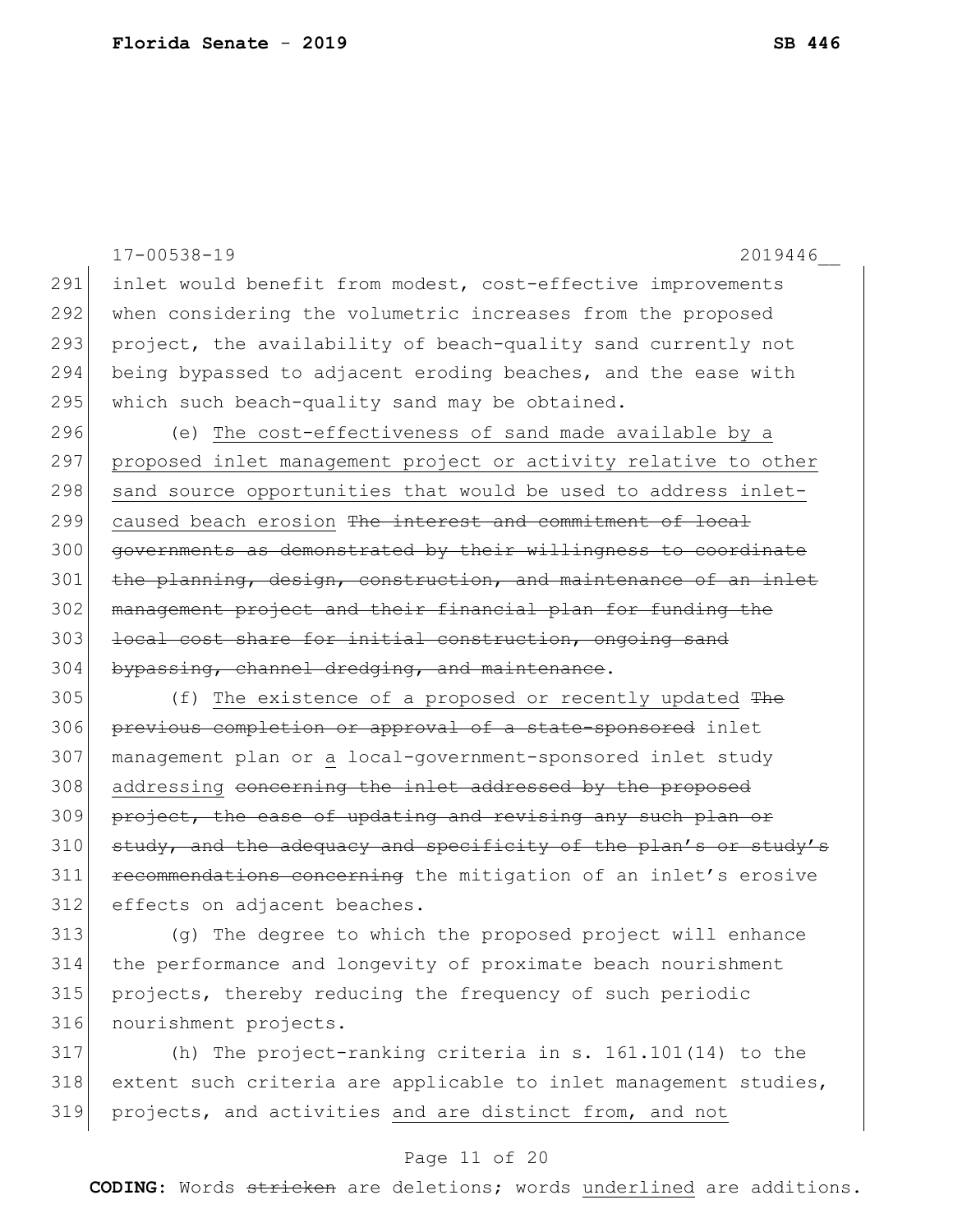17-00538-19 2019446\_\_ 320 duplicative of, the criteria listed in paragraphs (a)-(g). 321 (3) The department may pay from legislative appropriations 322 up to 75 percent of the construction costs of an initial major 323 inlet management project component for the purpose of mitigating 324 the erosive effects of the inlet to the shoreline and balancing 325 | the sediment budget. The remaining balance of such construction 326 costs must be paid from other funding sources, such as local 327 sponsors. All project costs not associated with an initial major 328 inlet management project component must be shared equally by  $329$  state and local sponsors in accordance with, pursuant to s. 330  $\left| \right. \frac{161.101}{161.101} \right.$  and notwithstanding s. 161.101(15), pay from legislative 331 appropriations provided for these purposes 75 percent of the 332 total costs, or, if applicable, the nonfederal costs, of a 333 study, activity, or other project concerning the management of 334 an inlet. The balance must be paid by the local governments or 335 special districts having jurisdiction over the property where 336 the inlet is located.  $337$  (4) Using the legislative appropriation to the statewide 338 beach-management-support category of the department's fixed 339 capital outlay funding request, the department may employ 340 university-based or other contractual sources and pay 100 341 percent of the costs of studies that are consistent with the 342 legislative declaration in s. 161.142 and that:  $343$  (a) Determine, calculate, refine, and achieve general 344 consensus regarding net annual sediment transport volumes to be 345 used for the purpose of planning and prioritizing inlet 346 management projects; and

347 (b) Appropriate, assign, and apportion responsibilities 348 between inlet beneficiaries for the erosion caused by a

#### Page 12 of 20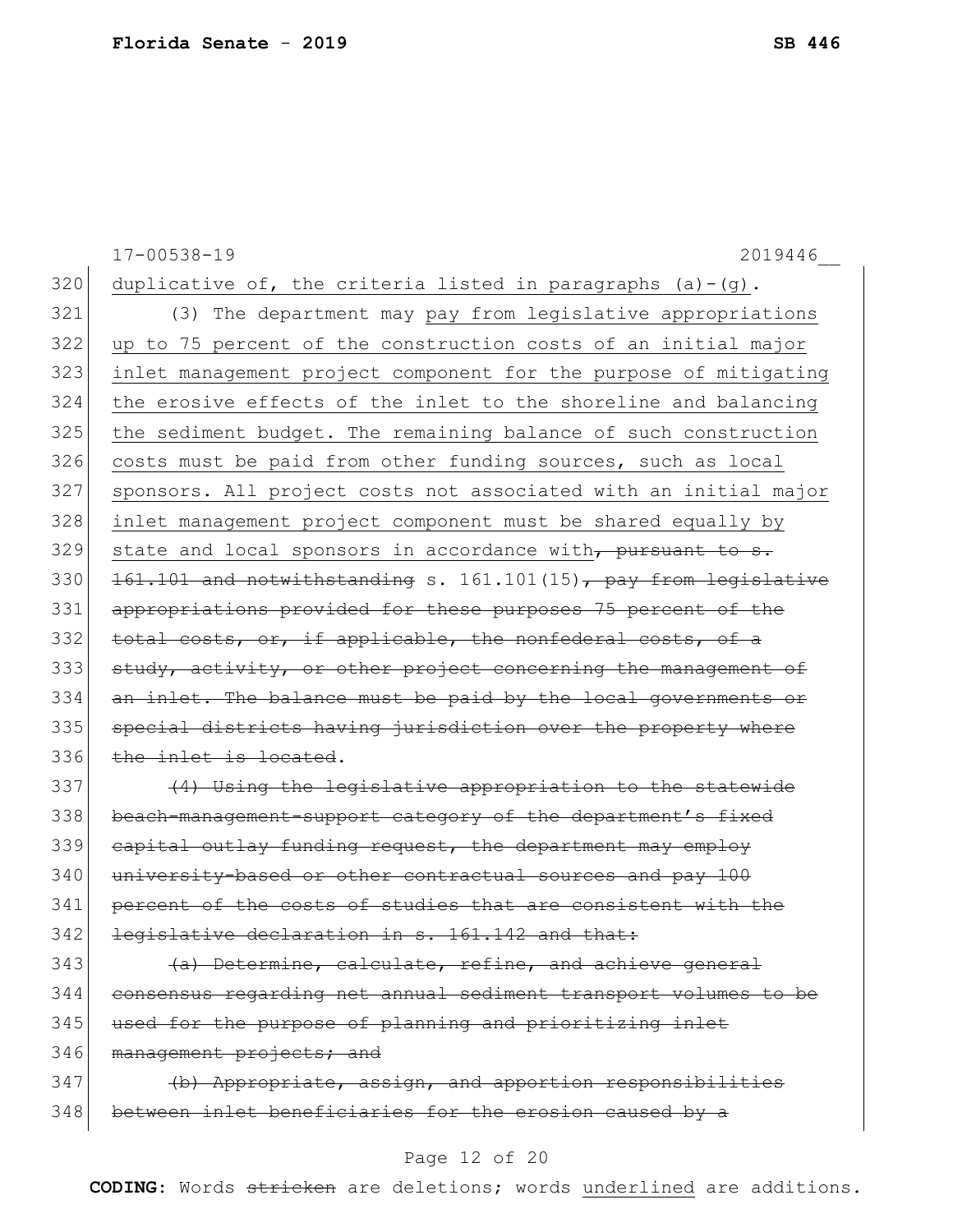|     | $17 - 00538 - 19$<br>2019446                                     |
|-----|------------------------------------------------------------------|
| 349 | particular inlet on adjacent beaches.                            |
| 350 | $(4)$ $(5)$ The department shall annually provide an inlet       |
| 351 | management project list, in priority order, to the Legislature   |
| 352 | as part of the department's budget request. The list must        |
| 353 | include studies, projects, or other activities that address the  |
| 354 | management of at least 10 separate inlets and that are ranked    |
| 355 | according to the criteria established under subsection (2).      |
| 356 | (a) The department shall designate for make available at         |
| 357 | least 10 percent of the total amount that the Legislature        |
| 358 | appropriates in each fiscal year for statewide beach management  |
| 359 | for the three highest-ranked projects on the current year's      |
| 360 | inlet management project list, in priority order, an amount that |
| 361 | is at least equal to the greater of:                             |
| 362 | 1. Ten percent of the total amount that the Legislature          |
| 363 | appropriates in the fiscal year for statewide beach management;  |
| 364 | Оr                                                               |
| 365 | 2. The percentage of inlet management funding requests from      |
| 366 | local sponsors as a proportion of the total amount of statewide  |
| 367 | beach management dollars requested in a given year.              |
| 368 | (b) The department shall include inlet monitoring                |
| 369 | activities ranked on the inlet management project list as one    |
| 370 | aggregated subcategory on the overall inlet management project   |
| 371 | list <del>make available at least 50 percent of the funds</del>  |
| 372 | appropriated for the feasibility and design category in the      |
| 373 | department's fixed capital outlay funding request for projects   |
| 374 | on the current year's inlet management project list which        |
| 375 | involve the study for, or design or development of, an inlet     |
| 376 | management project.                                              |
| 377 | (e) The department shall make available all statewide beach      |

# Page 13 of 20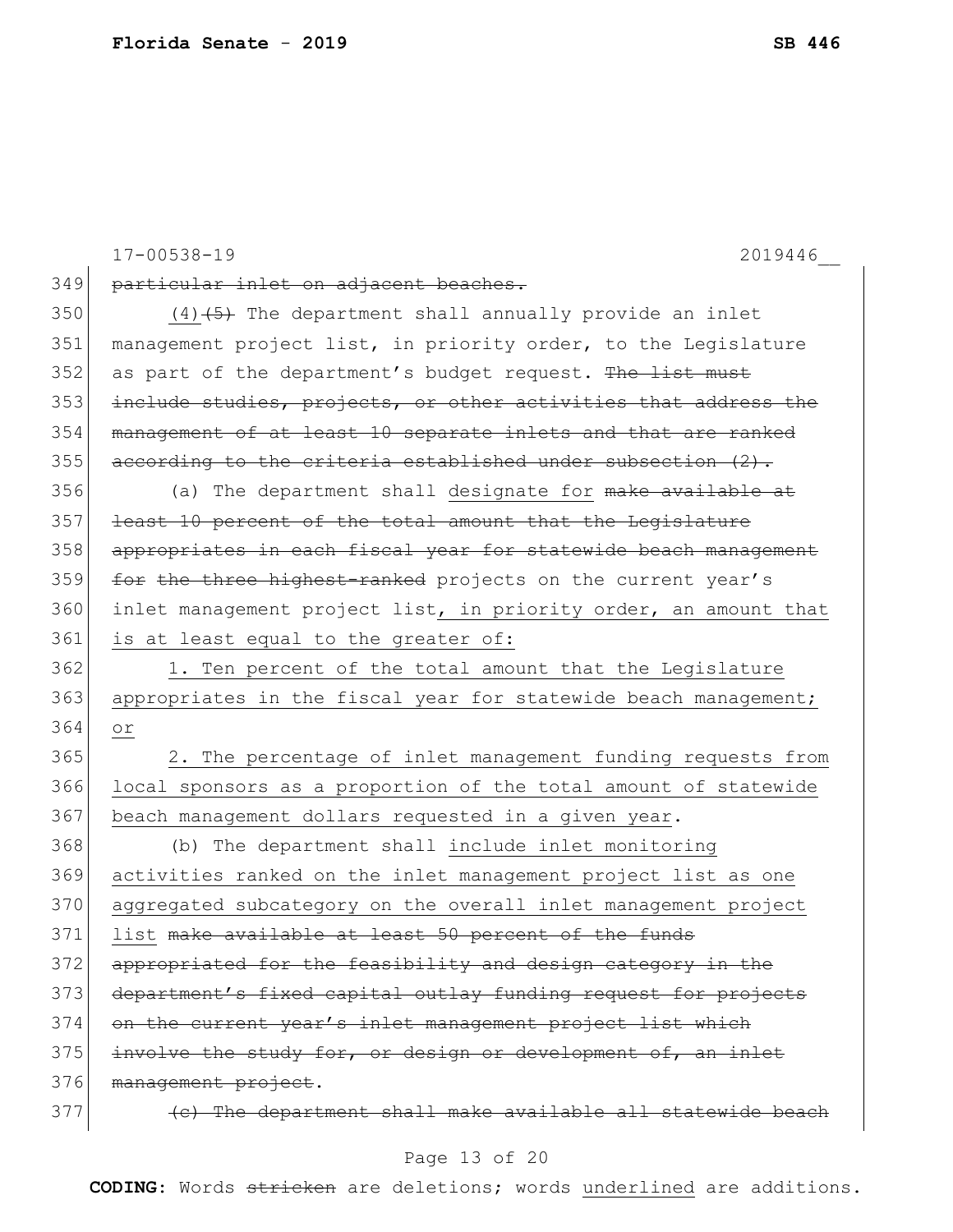17-00538-19 2019446\_\_ 378 management funds that remain unencumbered or are allocated to 379 non-project-specific activities for projects on legislatively 380 approved inlet management project lists. Funding for local-381 government-specific projects on annual project lists approved by 382 the Legislature must remain available for such purposes for a 383 period of 18 months pursuant to s.  $216.301(2)$  (a). Based on an 384 assessment and the department's determination that a project 385 will not be ready to proceed during this 18-month period, such 386 funds shall be used for inlet management projects on 387 legislatively approved lists.  $388$  (5) (d) The Legislature shall designate one of the three 389 highest projects on the inlet management project list in any

390 year as the Inlet of the Year. The department shall update and 391 maintain an annual annually report on its website to the 392 <del>Legislature</del> concerning the extent to which each inlet project 393 designated by the Legislature as Inlet of the Year has succeeded 394 in balancing the sediment budget of the inlet and adjacent 395 beaches and in $_{\tau}$  mitigating the inlet's erosive effects on 396 adjacent beaches. The report must provide an estimate of the 397 quantity of sediment bypassed, transferred, and transferring or 398 otherwise placed placing beach-quality sand on adjacent eroding 399 beaches, or in such beaches' nearshore area, for the purpose of 400 offsetting the erosive effects of inlets on the beaches of this 401 state.

402 Section 4. Effective July 1, 2020, subsection (1) and 403 present subsection (2) of section 161.161, Florida Statutes, are 404 amended, a new subsection (2) is added to that section, and 405 present subsections (2) through (7) are redesignated as 406 subsections (3) through (8), respectively, to read:

#### Page 14 of 20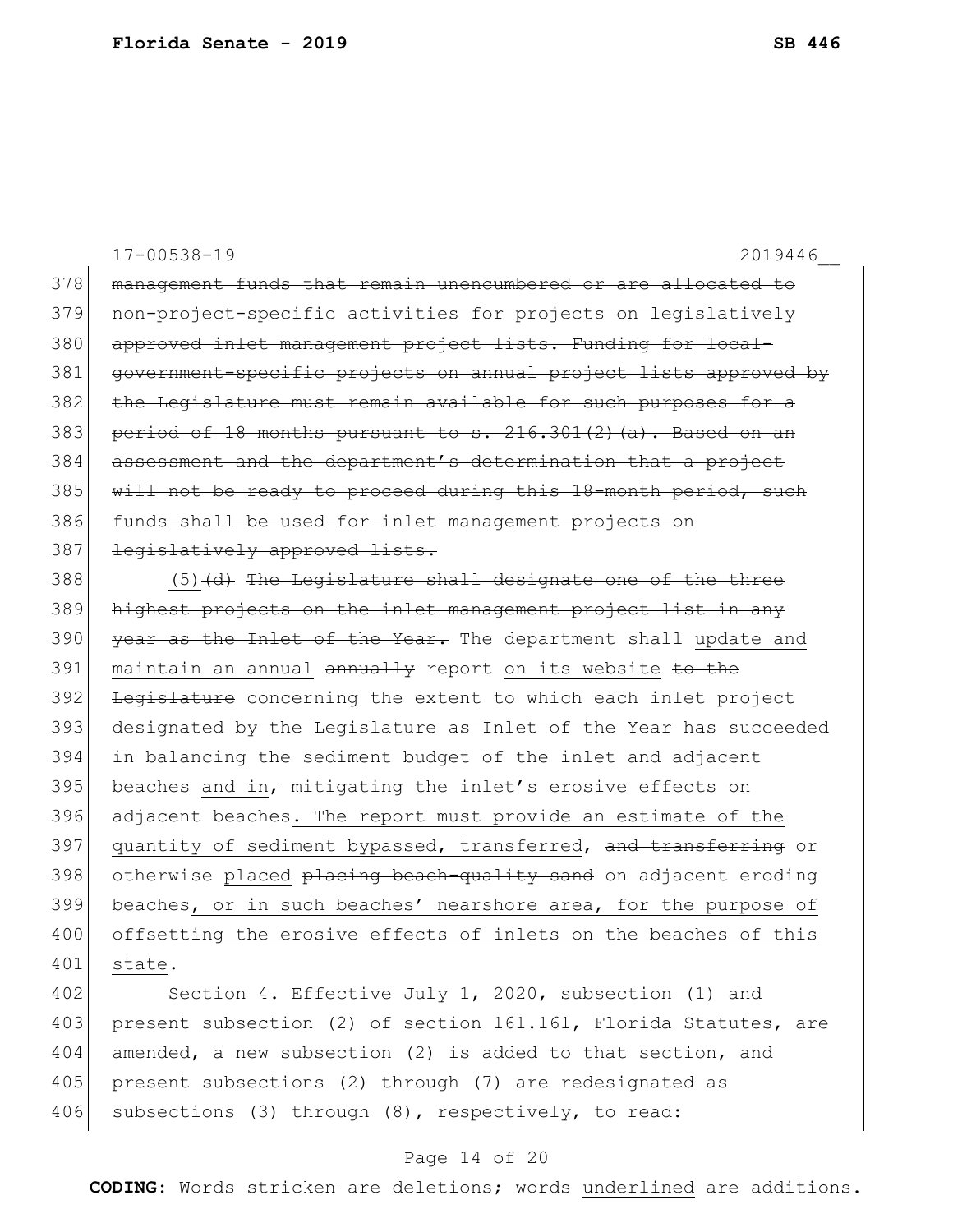|     | $17 - 00538 - 19$<br>2019446                                              |
|-----|---------------------------------------------------------------------------|
| 407 | 161.161 Procedure for approval of projects.-                              |
| 408 | (1) The department shall develop and maintain a                           |
| 409 | comprehensive long-term beach management plan for the                     |
| 410 | restoration and maintenance of the state's critically eroded              |
| 411 | beaches fronting the Atlantic Ocean, Gulf of Mexico, and Straits          |
| 412 | of Florida. In developing and maintaining this the beach                  |
| 413 | management plan, the department shall:                                    |
| 414 | (a) Address long-term solutions to the problem of                         |
| 415 | critically eroded beaches in this state.                                  |
| 416 | (b) Evaluate each improved, modified, or altered inlet and                |
| 417 | determine whether the inlet is a significant cause of beach               |
| 418 | erosion. With respect to each inlet determined to be a                    |
| 419 | significant cause of beach erosion, the plan shall include:               |
| 420 | 1. the extent to which such inlet causes beach erosion and                |
| 421 | recommendations to mitigate the erosive impact of the inlet,              |
| 422 | including, but not limited to, <del>recommendations regarding</del> inlet |
| 423 | sediment bypassing; improvement of infrastructure to facilitate           |
| 424 | sand bypassing; modifications to channel dredging, jetty design,          |
| 425 | and disposal of spoil material; establishment of feeder beaches;          |
| 426 | and beach restoration and beach nourishment <del>; and</del>              |
| 427 | 2. Cost estimates necessary to take inlet corrective                      |
| 428 | measures and recommendations regarding cost sharing among the             |
| 429 | ciaries of such inlet.                                                    |
| 430 | (c) Evaluate Design criteria for beach restoration and                    |
| 431 | beach nourishment projects, including, but not limited to,:               |
| 432 | 1. dune elevation and width and revegetation and                          |
| 433 | stabilization requirements, + and                                         |
| 434 | 2. beach profiles profile.                                                |
| 435 | (d) Consider Evaluate the establishment of regional                       |
|     | Page 15 of 20                                                             |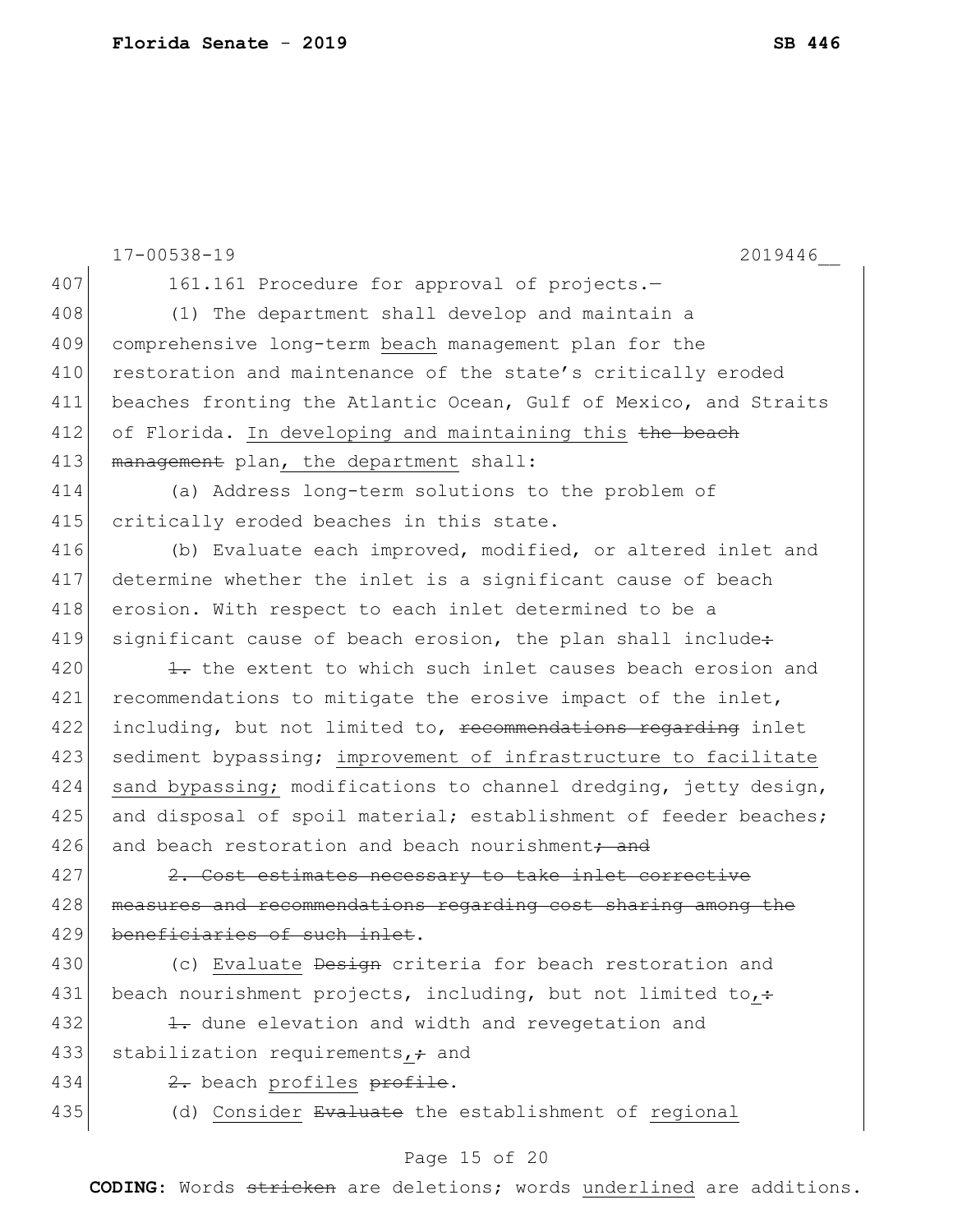|     | $17 - 00538 - 19$<br>2019446                                        |
|-----|---------------------------------------------------------------------|
| 436 | sediment management alternatives for one or more individual         |
| 437 | beach and inlet sand bypassing projects feeder beaches as an        |
| 438 | alternative to direct beach restoration when appropriate and        |
| 439 | cost-effective, and recommend the location of such regional         |
| 440 | sediment management alternatives feeder beaches and the source      |
| 441 | of beach-compatible sand.                                           |
| 442 | (e) Identify causes of shoreline erosion and change,                |
| 443 | determine ealculate erosion rates, and maintain an updated list     |
| 444 | of critically eroded sandy beaches based on data, analyses, and     |
| 445 | investigations of shoreline conditions and project long-term        |
| 446 | erosion for all major beach and dune systems by surveys and         |
| 447 | profiles.                                                           |
| 448 | (f) <del>Identify shoreline development and degree of density</del> |
| 449 | and Assess impacts of development and coastal protection            |
| 450 | shoreline protective structures on shoreline change and erosion.    |
| 451 | (g) Identify short-term and long-term economic costs and            |
| 452 | benefits of beaches to the state of Florida and individual beach    |
| 453 | communities, including recreational value to user groups, tax       |
| 454 | base, revenues generated, and beach acquisition and maintenance     |
| 455 | costs.                                                              |
| 456 | (h) Study dune and vegetation conditions, identify existing         |
| 457 | beach projects without dune features or with dunes without          |
| 458 | adequate elevations, and encourage dune restoration and             |
| 459 | revegetation to be incorporated as part of storm damage recovery    |
| 460 | projects or future dune maintenance events.                         |
| 461 | (i) Identify beach areas used by marine turtles and develop         |
| 462 | strategies for protection of the turtles and their nests and        |
| 463 | nesting locations.                                                  |
| 464 | (j) Identify alternative management responses to preserve           |

# Page 16 of 20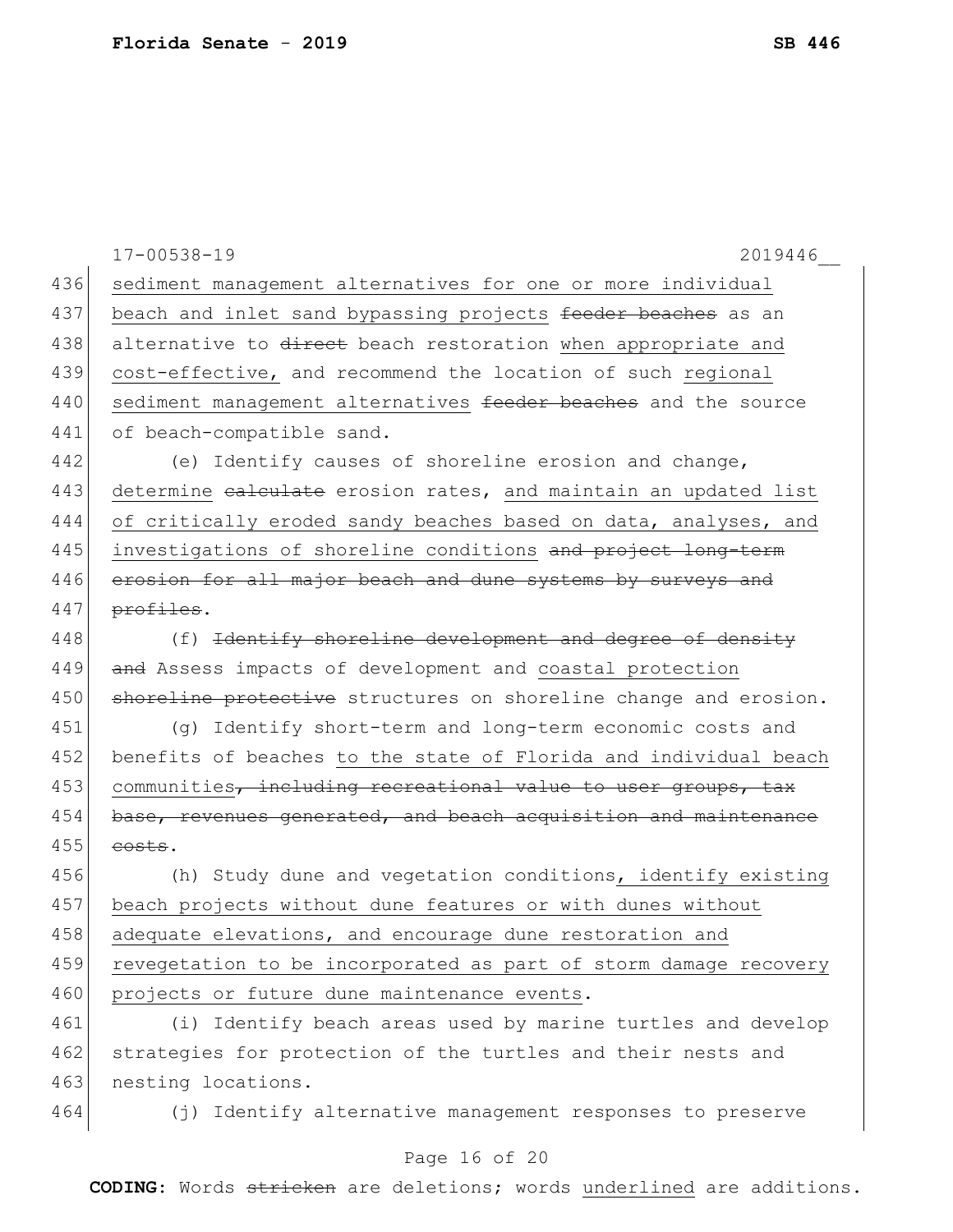|     | $17 - 00538 - 19$<br>2019446                                     |
|-----|------------------------------------------------------------------|
| 465 | undeveloped beach and dune systems and, to restore damaged beach |
| 466 | and dune systems. In identifying such management responses, the  |
| 467 | department shall consider, at a minimum, and to prevent          |
| 468 | inappropriate development and redevelopment on migrating         |
| 469 | beaches, and consider beach restoration and nourishment,         |
| 470 | armoring, relocation and abandonment, dune and vegetation        |
| 471 | restoration, and acquisition.                                    |
| 472 | (k) Document procedures and policies for preparing post-         |
| 473 | storm damage assessments and corresponding recovery plans,       |
| 474 | including repair cost estimates Establish criteria, including    |
| 475 | costs and specific implementation actions, for alternative       |
| 476 | management techniques.                                           |
| 477 | (1) Identify and assess Select and recommend appropriate         |
| 478 | management measures for all of the state's critically eroded     |
| 479 | sandy beaches in a beach management program.                     |
| 480 | (m) Establish a list of beach restoration and beach              |
| 481 | nourishment projects, arranged in order of priority, and the     |
| 482 | funding levels needed for such projects.                         |
| 483 | (2) The comprehensive long-term management plan developed        |
| 484 | and maintained by the department pursuant to subsection (1) must |
| 485 | include, at a minimum, a strategic beach management plan, a      |
| 486 | critically eroded beaches report, and a statewide long-range     |
| 487 | budget plan. The long-range budget plan must include a 3-year    |
| 488 | work plan for beach restoration, beach nourishment, and inlet    |
| 489 | management projects that lists planned projects for each of the  |
| 490 | 3 fiscal years addressed in the work plan.                       |
| 491 | (a) The strategic beach management plan must identify and        |
| 492 | recommend appropriate measures for all of the state's critically |
| 493 | eroded sandy beaches and may incorporate plans be prepared at    |
|     |                                                                  |

# Page 17 of 20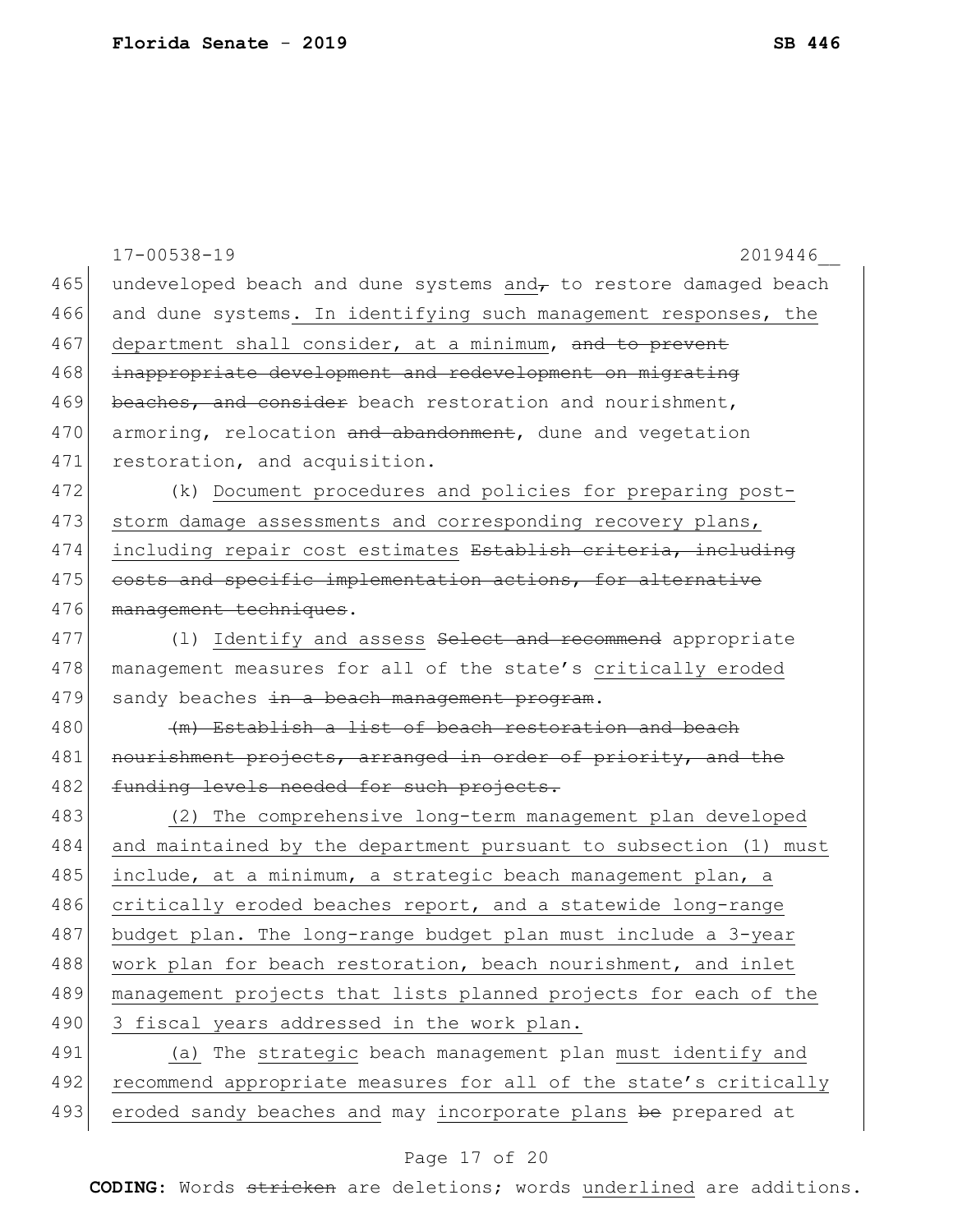|     | $17 - 00538 - 19$<br>2019446                                     |
|-----|------------------------------------------------------------------|
| 494 | the regional level, taking into account based upon areas of      |
| 495 | greatest need and probable federal and local funding. Upon       |
| 496 | approval in accordance with this section, such regional plans,   |
| 497 | along with the 3-year work plan identified in subparagraph       |
| 498 | $(c)$ 1., must shall be components of the statewide beach        |
| 499 | management plan and shall serve as the basis for state funding   |
| 500 | decisions upon approval in accordance with chapter 86-138, Laws  |
| 501 | of Florida. Before finalizing the strategic beach management     |
| 502 | plan In accordance with a schedule established for the           |
| 503 | submission of regional plans by the department, any completed    |
| 504 | plan must be submitted to the secretary of the department for    |
| 505 | approval no later than March 1 of each year. These regional      |
| 506 | plans shall include, but shall not be limited to,                |
| 507 | recommendations of appropriate funding mechanisms for            |
| 508 | implementing projects in the beach management plan, giving       |
| 509 | consideration to the use of single-county and multicounty taxing |
| 510 | districts or other revenue generation measures by state and      |
| 511 | local governments and the private sector. Prior to presenting    |
| 512 | the plan to the secretary of the department, the department      |
| 513 | shall hold a public meeting in the region areas for which the    |
| 514 | plan is prepared or hold a publicly noticed webinar. The plan    |
| 515 | submission schedule shall be submitted to the secretary for      |
| 516 | approval. Any revisions to such schedule must be approved in     |
| 517 | like manner.                                                     |
| 518 | (b) The critically eroded beaches report must be developed       |
| 519 | and maintained based primarily on the requirements specified in  |
| 520 | paragraph (1)(e).                                                |
| 521 | (c) The statewide long-range budget plan must include at         |
| 522 | least 5 years of planned beach restoration, beach nourishment,   |

# Page 18 of 20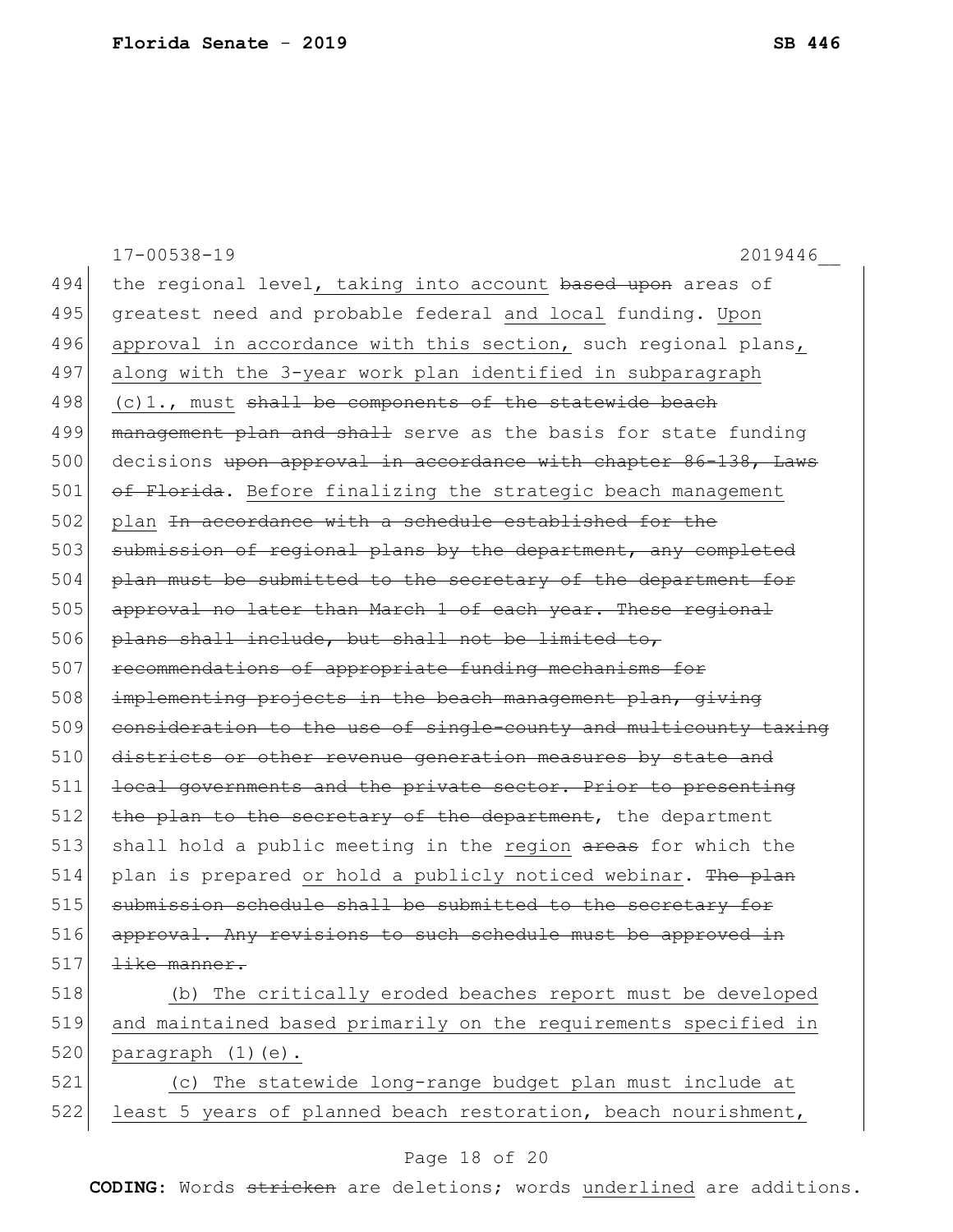|     | $17 - 00538 - 19$<br>2019446                                         |  |  |  |
|-----|----------------------------------------------------------------------|--|--|--|
| 523 | and inlet management project funding needs as identified, and        |  |  |  |
| 524 | subsequently refined, by local government sponsors. This plan        |  |  |  |
| 525 | must consist of two components:                                      |  |  |  |
| 526 | 1. A 3-year work plan that identifies beach restoration,             |  |  |  |
| 527 | beach nourishment, and inlet management projects viable for          |  |  |  |
| 528 | implementation during the next 3 fiscal years, as determined by      |  |  |  |
| 529 | available cost-sharing, local sponsor support, regulatory            |  |  |  |
| 530 | considerations, and the ability of the project to proceed as         |  |  |  |
| 531 | scheduled. The 3-year work plan must, for each fiscal year,          |  |  |  |
| 532 | identify proposed projects and their current development status,     |  |  |  |
| 533 | listing them in priority order based on the applicable criteria      |  |  |  |
| 534 | established in ss. $161.101(14)$ and $161.143(2)$ . Specific funding |  |  |  |
| 535 | requests and criteria ranking, pursuant to ss. 161.101(14) and       |  |  |  |
| 536 | 161.143(2), may be modified as warranted in each successive          |  |  |  |
| 537 | fiscal year, and such modifications must be documented and           |  |  |  |
| 538 | submitted to the Legislature with each 3-year work plan. Year        |  |  |  |
| 539 | one projects shall consist of those projects identified for          |  |  |  |
| 540 | funding consideration in the ensuing fiscal year.                    |  |  |  |
| 541 | 2. A long-range plan that identifies projects for inclusion          |  |  |  |
| 542 | in the fourth and fifth ensuing fiscal years. These projects may     |  |  |  |
| 543 | be presented by region and do not need to be presented in            |  |  |  |
| 544 | priority order; however, the department should identify issues       |  |  |  |
| 545 | that may prevent successful completion of such projects and          |  |  |  |
| 546 | recommend solutions that would allow the projects to progress        |  |  |  |
| 547 | into the 3-year work plan.                                           |  |  |  |
| 548 | $(3)$ $(2)$ Annually, The secretary shall annually present the       |  |  |  |
| 549 | 3-year work plan to the Legislature. The work plan must be           |  |  |  |
| 550 | accompanied by a 3-year financial forecast for the availability      |  |  |  |
| 551 | of funding for the projects recommendations for funding beach        |  |  |  |

# Page 19 of 20